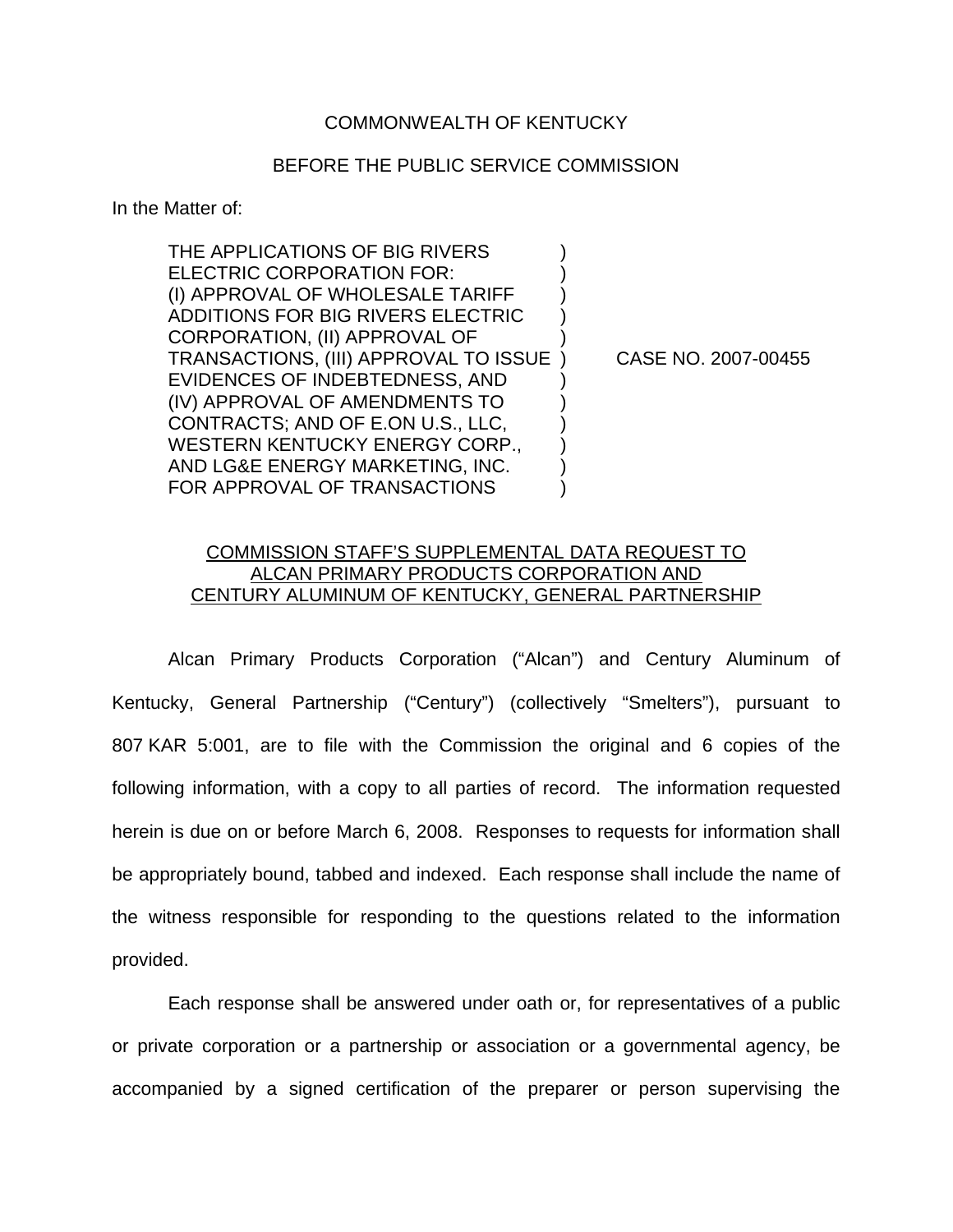preparation of the response on behalf of the entity that the response is true and accurate to the best of that person's knowledge, information, and belief formed after a reasonable inquiry.

Smelters shall make timely amendment to any prior responses if they obtain information which indicates that the response was incorrect when made or, though correct when made, is now incorrect in any material respect. For any requests to which Smelters fail or refuse to furnish all or part of the requested information, Smelters shall provide a written explanation of the specific grounds for their failure to completely and precisely respond.

Careful attention should be given to copied material to ensure that it is legible. When the requested information has been previously provided in this proceeding in the requested format, reference may be made to the specific location of that information in responding to this request. When applicable, the requested information shall be separately provided for total company operations and jurisdictional operations.

1. Refer to the response to the Commission Staff's First Data Request to Alcan and Century dated February 1, 2008, Item 4.

a. Concerning the additional capital investments planned by Alcan:

(1) How definite are Alcan's plans to rebuild the anode baking furnace and make annual investments to sustain existing operations?

(2) For how long has Alcan been planning to rebuild the anode baking furnace?

(3) Explain why Alcan's rebuild of the anode baking furnace is contingent upon the Commission's approval of the Unwind Transaction.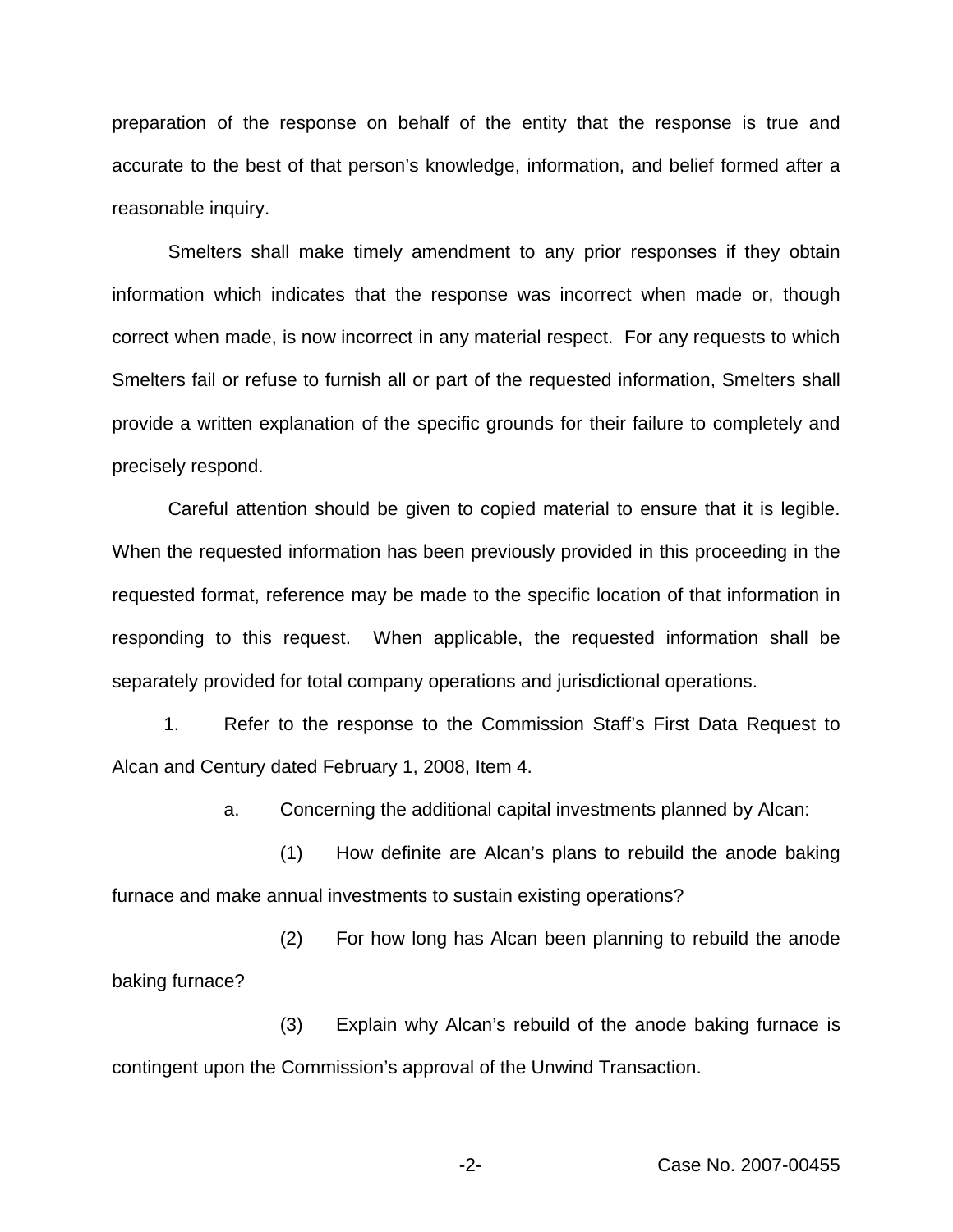(4) Is Alcan's decision to rebuild the anode baking furnace contingent on the Commission's approval of the Unwind Transaction or upon the consummation of the Unwind Transaction? Explain the response.

b. Concerning the additional capital investments planned by Century:

(1) How definite are Century's plans to improve energy efficiency and make annual investments to sustain existing operations?

(2) For how long has Century been planning to make the energy efficiency improvements?

(3) Explain why Century's implementation of the energy efficiency improvements is contingent upon the Commission's approval of the Unwind Transaction.

(4) Is Century's decision to improve energy efficiency contingent on the Commission's approval of the Unwind Transaction or upon the consummation of the Unwind Transaction? Explain the response.

2. Assume for purposes of this question that the Commission approves the Unwind Transaction as proposed. After considering the Unwind Financial Model and based on what is known today, would Alcan and Century commit to remaining on the Big Rivers' system beyond 2011? Explain the response.

3. Refer to the Smelters' response to Commission Staff's First Data Request, Item 4.

a. Describe in detail Century's plans to invest approximately \$46 million during 2008-2009 to improve energy efficiency at its facility.